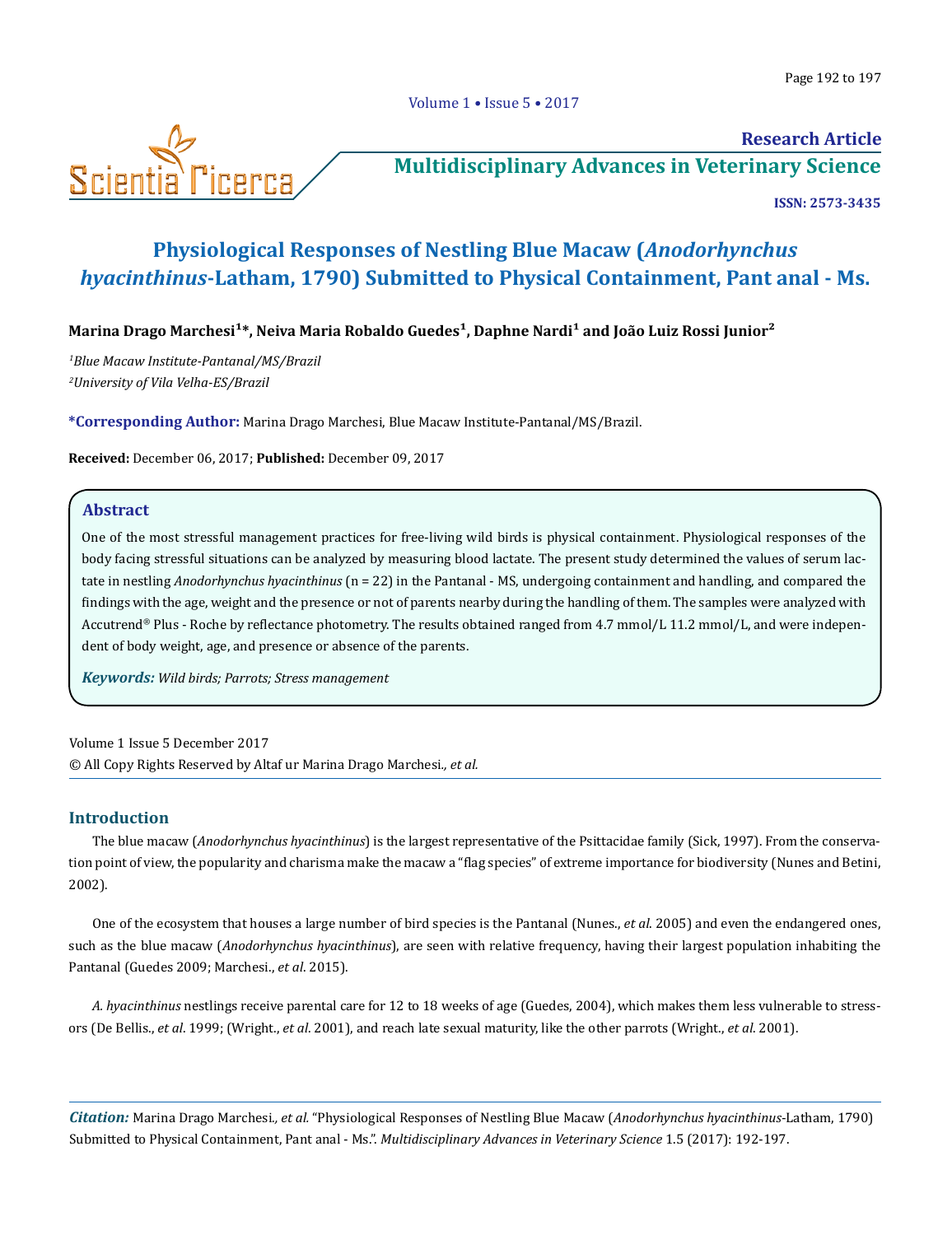## **Physiological Responses of Nestling Blue Macaw (***Anodorhynchus hyacinthinus***-Latham, 1790) Submitted to Physical Containment, Pant anal - Ms.**

Information on the health conditions of wild birds helps to preserve the species, as well as providing an improvement of appropriate management techniques (Daszak, 2000). Lactate, a product of body metabolism (Stockham and Scott, 2008), is independent of weight (Papoti., *et al.* 2003) and is directly related to sexual maturity (Villar, 2001).

A better understanding of the physiological impacts resulting from capture and manipulation can identify factors that provide an overview to minimize stress during management (Harms., *et al*. 2003). The objective of this study was to determine the value of serum lactate levels in A. hyacinthinus nestling in the Pantanal, subjected to physical containment stress and venous puncture, correlating these values with age, weight and presence or not of the parents during management.

## **Materials and Methods**

#### **Place of study**

The study was conducted at the Blue Macaw Institute, located in the Caiman Ecological Refuge - REC (19º51'-19º58'S and 56º17'- 56º24'W), Miranda, Pantanal-Mato Grosso do Sul/Brazil.

#### **Capture of the nestling**

The nestling were captured inside natural and artificial nests, made for A. hyacinthinus, by ascending technique with tree climbing equipment, and placed inside buckets to be transferred from the nest to the ground. During this process, some parents stayed close to the nestling, perched on neighboring trees, maintaining contact with them by means of vocalization.

#### **Collection of material**

After physical containment 1.5 ml of blood was collected from the ulnar vein with the aid of hypodermic needle 25 x 7 and 3 ml syringe. For the present study, a drop of blood was used, the excess of the material was destined to other researches.

#### **Determination of blood lactate**

A blood sample was placed on the disposable test strip to determine the value of serum lactate through the Accutrend® Plus - Roche apparatus. In 60 seconds the instrument measures the intensity of the test strip reaction by means of reflectance photometry, assuming the value in the sample. The statistical analysis used to determine the influence of weight and age on the lactate value was linear regression. For the influence of presence or absence of the parents on the lactate value, the t-test with a 95% confidence interval was performed.

#### **Results**

Samples of 22 nestlings aged between 50 and 100 days (Table 1), weighing between 950 and 1500g (Table 2) and lactate values between 4.0 and 12 mmol/L (Table 3) were obtained. During the physical containment and management procedure, in eight different nests, the parents were nearby and the other 14 were absent.

| Age (days) | <b>Number of nestlings</b> |
|------------|----------------------------|
| $50 - 70$  |                            |
| $71 - 80$  |                            |
| $81 - 100$ |                            |
| Total      | 22                         |

*Table 1: Number of nestlings studied and their respective age ranges (days).*

*Citation:* Marina Drago Marchesi*., et al.* "Physiological Responses of Nestling Blue Macaw (*Anodorhynchus hyacinthinus*-Latham, 1790) Submitted to Physical Containment, Pant anal - Ms.". *Multidisciplinary Advances in Veterinary Science* 1.5 (2017): 192-197.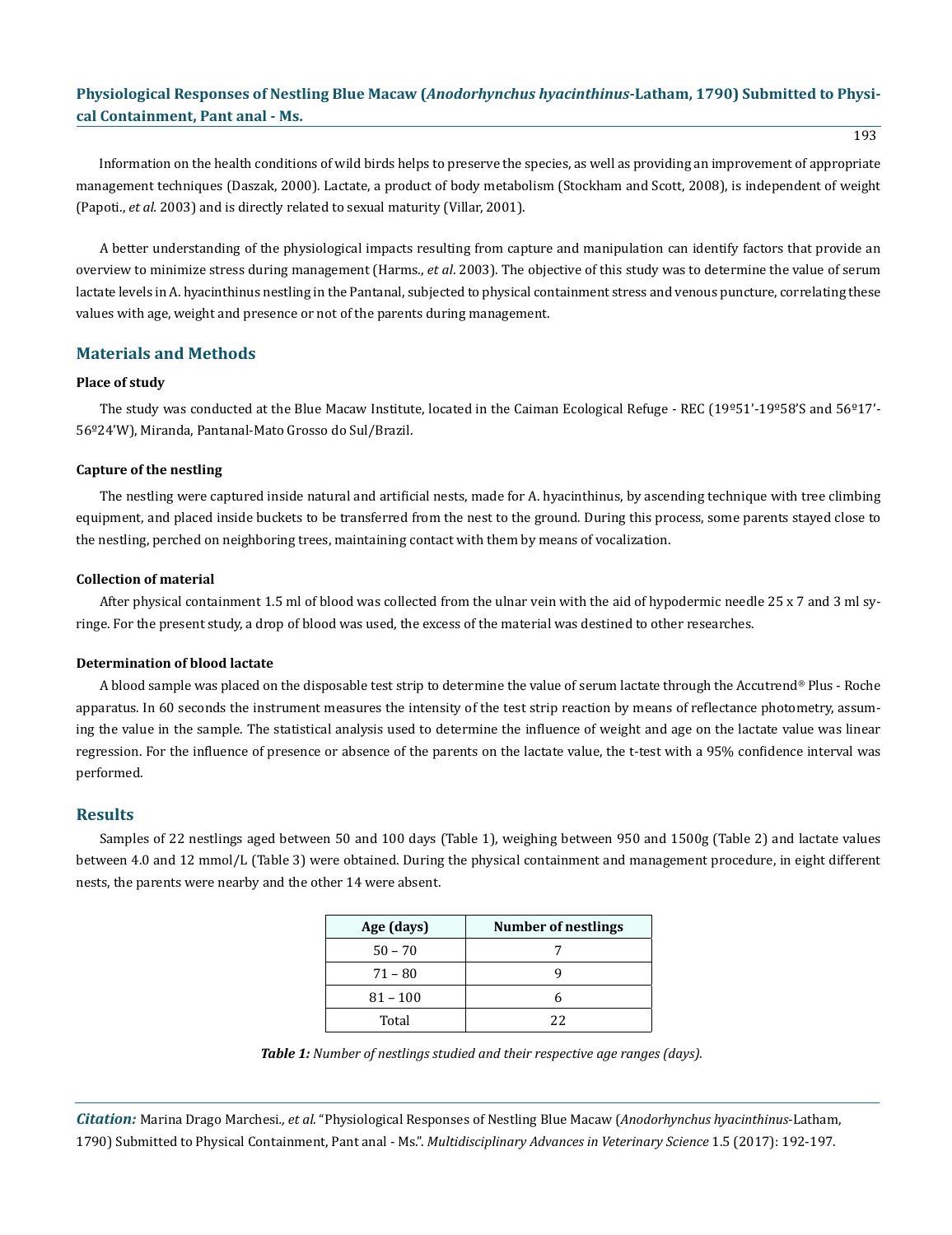**Physiological Responses of Nestling Blue Macaw (***Anodorhynchus hyacinthinus***-Latham, 1790) Submitted to Physical Containment, Pant anal - Ms.**

| Weight (g) | Number of nestlings |
|------------|---------------------|
| 950-1000   | 2                   |
| 1001-1200  | ч                   |
| 1201-1400  | 5                   |
| 1401-1500  | 6                   |
| Total      | 22                  |

*Table 2: Number of nestling studied and their respective weight ranges (g).*

| Lactate (mmol/L) | <b>Number of nestlings</b> |
|------------------|----------------------------|
| $4,0-6,9$        |                            |
| $7,0-10,0$       |                            |
| $10,1 - 12,0$    |                            |
| Total 22         |                            |

*Table 3: Number of nestlings studied and their respective lactate intervals (mmol/L).*

The influence of the variable weight  $(g)$  in relation to lactate (mmol/L), when the square R is equivalent to 0.05, was not relevant, that is, there is no significant relationship between the variables weight and lactate in the present study (Figure 1).



*Figure 1: Linear regression analysis between a lactate response variable (mmol/L) and weight variable (g).*

The influence of the variable age (days) in relation to lactate (mmol/L), when the square R is equivalent to 0.03, is shown in figure 2. The points in the graph indicate that there is also no significant relationship between the variables, that is, the value of lactate is independent of the age of the nestlings.

The lactate concentration of the nestlings, related to the presence or not of the parents during the management, did not have significant variation (figure 3).

*Citation:* Marina Drago Marchesi*., et al.* "Physiological Responses of Nestling Blue Macaw (*Anodorhynchus hyacinthinus*-Latham, 1790) Submitted to Physical Containment, Pant anal - Ms.". *Multidisciplinary Advances in Veterinary Science* 1.5 (2017): 192-197.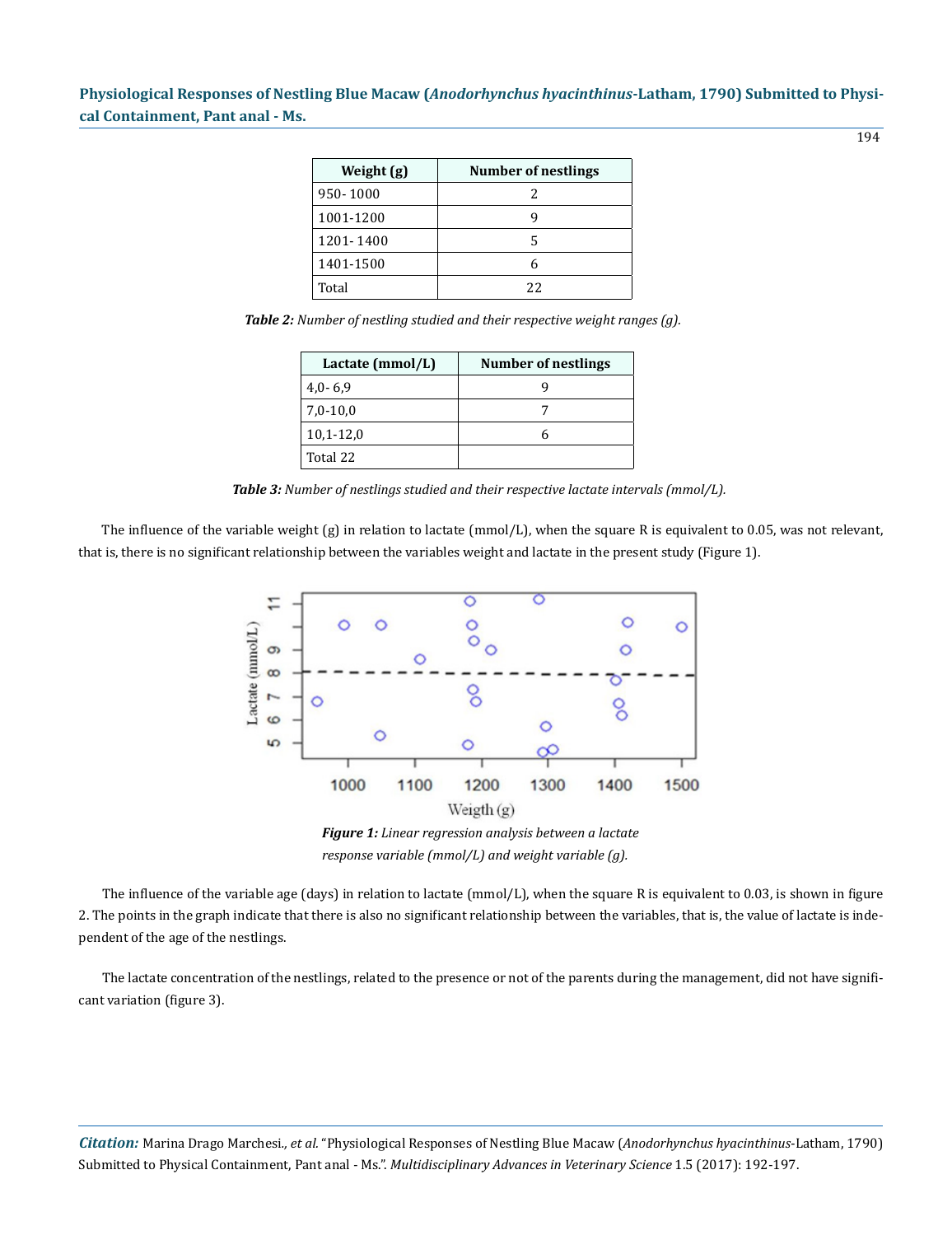**Physiological Responses of Nestling Blue Macaw (***Anodorhynchus hyacinthinus***-Latham, 1790) Submitted to Physical Containment, Pant anal - Ms.**



*Figure 2: Linear regression analysis between the lactate response variable (mmol/L) and the variable age (days).*



*Figure 3: Comparison of the lactate value (mmol/L) of the nestlings in the presence or not of the parents during the management.*

## **Discussion**

In a study of wistar rats, Papoti., *et al*. (2003) stated that animals with reduced body condition due to submition to hypoproteic diets had lower lactate concentrations when subjected to exercise load compared to animals with good body conditions and with normoproteic diet, that presented better performance and higher levels of lactate.

In the present study, the values of serum lactate were independent of the weight of the nestlings, corroborating with the findings of Papoti., *et al.* (2003), since the animals evaluated presented normal weight for the specie and slight variations regarding lactate levels.

Serum lactate values, found in A. hyacinthinus nestlings, did not show significant changes when compared to their age, according to Villar (2001), who states that sexual maturation leads to increased production of lactate in the body. Psittacidae are birds of late sexual maturity (Wright., *et al.* 2001) and the birds in the present study were still very young, completely dependent on their parents and nest.

*Citation:* Marina Drago Marchesi*., et al.* "Physiological Responses of Nestling Blue Macaw (*Anodorhynchus hyacinthinus*-Latham, 1790) Submitted to Physical Containment, Pant anal - Ms.". *Multidisciplinary Advances in Veterinary Science* 1.5 (2017): 192-197.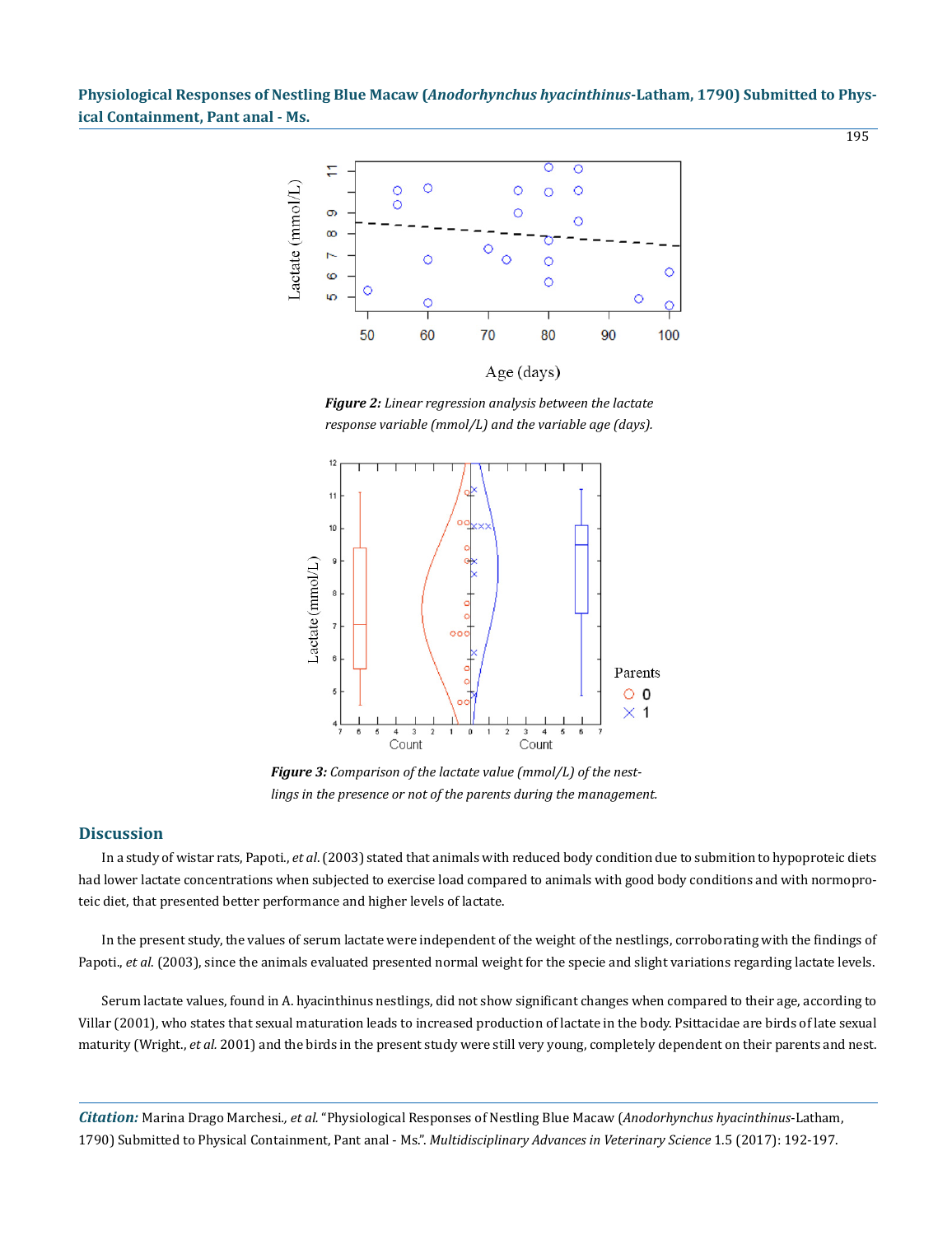## **Physiological Responses of Nestling Blue Macaw (***Anodorhynchus hyacinthinus***-Latham, 1790) Submitted to Physical Containment, Pant anal - Ms.**

196

The stress factor, promoted by physical restraint and venous blood collection in the nestling of the present study, was not dependent on the presence or not of the parents, because when exposed to physical containment, all nestlings presented similar values of serum lactate, independent of deprivation paternal and maternal, characterizing a finding contrary to the statements of De Bellis., *et al*. 1999; Newport., *et al*. 2002; Gluckman., *et al*. 2005.

## **Conclusion**

The serum lactate value in free-living blue macaws nestlings ranged from 4.7 to 11.2 mmol/L in birds exposed to stress conditions due to manipulation and physical containment, showing no significant variations when compared to weigth, age and presence or not of parents during management.

## **References**

- 1. Daszak P., *et al*. "Emerging infectious disease of wildlife: threats to biodiversity and human health". *Science* 287.5452 (2000): 443- 449.
- 2. De Bellis MD., *et al*. "A.E. Bennett Research Award. Developmental traumatology. Part II: brain development". *Biology Psychiatry*  45.10 (1999): 1235-1236.
- 3. FEITOSA, F.L.F. Semiologia Veterinária: a arte do diagnóstico. Editora Roca, São Paulo, 807p, 2004.
- 4. Furtado E., *et al*. "Análise do consumo de oxigênio, freqüência cardíaca e dispêndio energético, durante as aulas do Jump Fit". *Revista Brasileira de Medicina do Esporte* 10.5 (2004): 371-375.
- 5. Gluckman PD., *et al*. "Environmental influences during development and their later consequences for health and disease: implications for the interpretation of empirical studies". *Proceedings of the Royal Society - Biological Sciences* 272.1564 (2005): 671-677.
- 6. Guedes NMR. "Araras Azuis: 15 anos de estudos no Pantanal". In: IV SIMPÓSIO SOBRE RECURSOS NATURAIS E SÓCIO-ECONÔMI-COS DO PANTANAL, 2004, Corumbá. Anais...Corumbá: Embrapa Pantanal, 2004: 53-62.
- 7. Guedes NMR. "Sucesso reprodutivo, mortalidade e crescimento de filhotes de araras-azuis Anodorhynchus hyacinthinus (Aves, Psittacidae) no Pantanal, Brasil". Tese de Doutorado, Universidade Estadual Paulista (Unesp), Botucatu, SP (2009).
- 8. Harms CA., *et al*. "Venous blood gases and lactates of wild loggerhead sea turtles (Caretta caretta) following two capture techniques". *Journal of Wildlife Diseases* 39.2 (2003): 366-374.
- 9. Marhesi MD., *et al*. "Relationship between weight, age and hatching success and the concentration of heavy metals in nestling blue macaw (Anodorhynchus hyacinthinus Latham, 1790) in the Pantanal,Mato Grosso do Sul". *Pesquisa Veterinária Brasileira* 35.6 (2015): 569-572.
- 10. Newport DJ., *et al*. "Parental depression: animal models of an adverse live event". *American Journal of Psychiatry* 159.8 (2002): 1265-1283.
- 11. Nunes MFC and Betini GS. "Métodos de estimativa e abundância de psitacídeos. In: GALETTI, M.; PIZO, M. A (Ed.). Ecologia e conservação de psitacídeos no Brasil". *Belo Horizonte: Melopsittacus Publicações Científicas* (2002): 99-112.
- 12. Nunes AP., *et al*. "Aves da Fazenda Nhumirim, Pantanal da Nhecolândia. Corumbá, MS". *Empresa Brasileira de Pesquisa Agropecuária*  (2005).
- 13. Papoti M., *et al*. "Máxima fase estável de lactato durante a natação em ratos recuperados de desnutrição proteica". *Motriz* 9.2 (2003):103-110.
- 14. Sick H. Ornitologia Brasileira. Nova Fronteira, Rio de Janeiro 912 (1997).
- 15. Stockham SL and Scott MA. Monovalent Eletrolites and osmolarity. In: STOCKHAM, S. L.; SCOTT, M. A. (Ed.). Fundamentals of Veterinary Clinical Pathology. Ames: Blackwell Publishing, (2008): 495-558.
- 16. Vila LG "Midazolam no estresse por contenção em aves silvestres". Tese de Doutorado, Universidade Federal de Goiás. Goiás, GO (2015).

*Citation:* Marina Drago Marchesi*., et al.* "Physiological Responses of Nestling Blue Macaw (*Anodorhynchus hyacinthinus*-Latham, 1790) Submitted to Physical Containment, Pant anal - Ms.". *Multidisciplinary Advances in Veterinary Science* 1.5 (2017): 192-197.